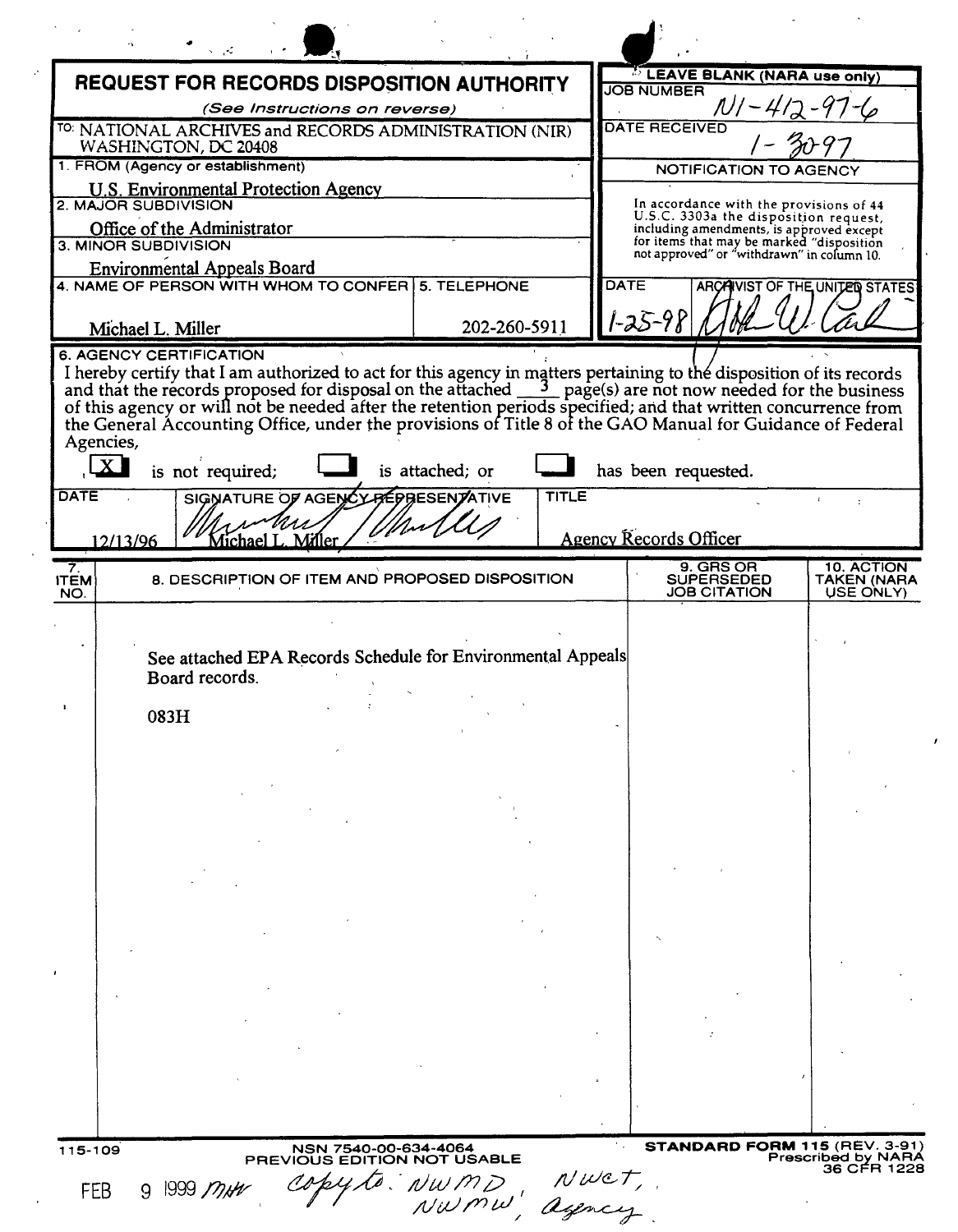



# **u.s. EPA RECORDS CONTROL SCHEDULE**

**SERIES TITLE:** Environmental Appeals Board Case Files

**PROGRAM:** Environmental Appeals Board

**EPA SERIES NO:** 083H

**AGENCY FILE CODE:** ADDA 083

**NARA SCHEDULE NO.** N1-412-97-6 (Use this number to retire records to the FRC)

### **APPLICABILITY:** Headquarters

### *IDENTIFYING INFORMATION:*

**DESCRIPTION:** Contains documents pertaining to three general types of case files and other cases the Board may designate from time to time:

1. Permit appeals - Includes petitions to review permits issued by EPA Regional offices (and certain delegated States) and responses thereto, any other pleadings, motions or correspondence filed in connection with a petition for review and responses thereto, exhibits, oral argument transcripts, orders, and final decisions of the Environmental Appeals Board (EAB).

2. Enforcement appeals - Includes records documenting appeals from decisions issued by an Administrative Law Judge (ALJ), and in some instances, by a Regional Administrator. A case file may include any or all of the following: notice of appeal, appellate briefs, exhibits, other pleadings, motions, correspondence and responses thereto, ALJ hearing and EAB oral argument transcripts, orders, proof of service, and final decisions of the EAB.

3. CERCLA reimbursement petitions - Includes records documenting petitions for reimbursement filed pursuant to CERCLA § 106(b). A case file may include any or all of the following: a petition for reimbursement and response thereto, exhibits, other pleadings, motions, correspondence and responses thereto, evidentiary hearing and oral argument transcripts, orders, a preliminary decision of the EAB, comments on the preliminary decision, and a final decision of the EAB.

**ARRANGEMENT:** Files are arranged numerically by appeal number and thereafter chronologically.

Case files **None** None

**TYPE OF RECORDS: SPECIFIC RESTRICTIONS:**

Paper, electronic

**MEDIUM: VITAL RECORD:**

**FUNCTIONS SUPPORTED:** Permitting, enforcement, and cost recovery activities

**SPECIFIC LEGAL REQUIREMENTS:**

40 CFR, Parts 17, 22, 27, 28, 85, 86, 114, 164, 209 40 CFR, Part 124 CERCLA, § 106(b), 42 USC § 9606(b)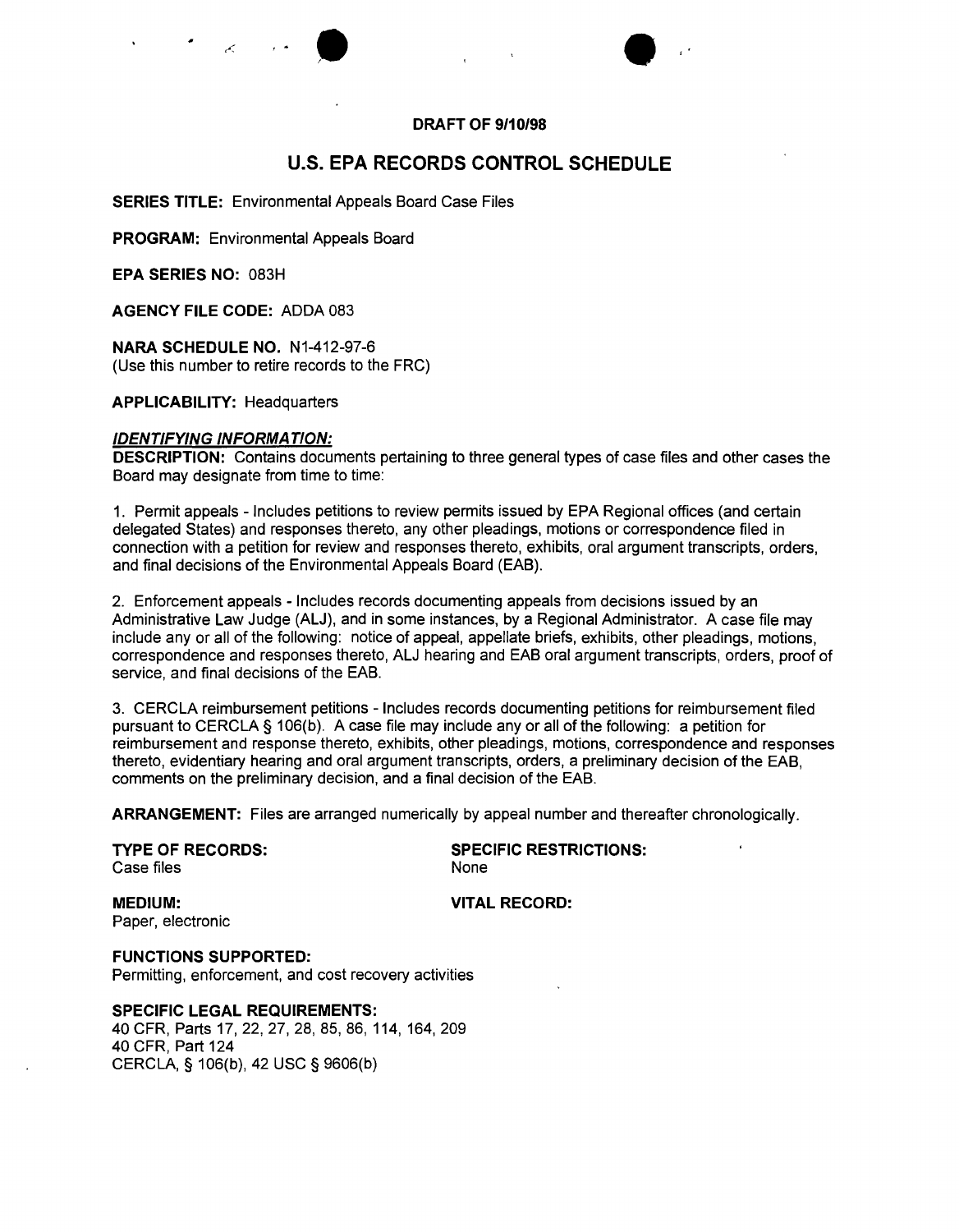,  $\mathbf{r}$  ,  $\mathbf{r}$  ,  $\mathbf{r}$ •



### *DISPOSITION INFORMATION:*

## FINAL DISPOSITION: TRANSFER TO FRC PERMITTED:

Record copy: Disposable **Yes** 

FILE BREAK INSTRUCTIONS: Break file when final decision is final.

DISPOSITION INSTRUCTIONS: Applies to all three types of case files.

Keep inactive materials in office up to 2 years after file break, then retire to FRC. Destroy 10 years after file break.

## *APPLICA TION GUIDANCE:*

REASONS FOR DISPOSITION: A ten-year retention allows public access for research and other purposes.

AGENCY-WIDE GUIDANCE: This schedule covers records maintained by the Environmental Appeals Board which is responsible for maintaining the record copy and implementing the disposition. Cases which are precedent setting or change the way EPA operates may be landmark cases and are covered by EPA 143H - Program Development Files of Headquarters Offices. Other examples of possible landmark cases would be appeals establishing a particularly important and Significant legal precedent, or involving a significant policy of national importance, or having been the subject of review by an appellate court of the United States.

Publications of the final decisions are covered by EPA 250A - Publications and Promotional Items. Databases used to track the status of petitions and the index for permits are covered by EPA 089A-Information Tracking Systems.

Copies of these records may be filed with other record series (for example, with Regional permit appeal files) and destroyed with those files or when no lonqer needed. All other copies may be destroyed when no longer needed.

Regional Permit Appeal Files are scheduled as EPA 236R; regional Enforcement Action files as EPA 207A; regional Presiding Officer Case Files as EPA 231R; Permit Files (for programs other than RCRA) as EPA 205A; RCRA permits as EPA 478A; and Superfund Claims Against the Fund as EPA 087A. Case files for the Administrative Law Judge are covered in EPA 508A.

### PROGRAM OFFICE GUIDANCE/DESCRIPTIVE INFORMATION:

| <b>CUSTODIAL INFORMATION:</b><br><b>CONTROLLING UNIT:</b> | <b>CONTACT POINT:</b>                      |  |  |  |  |
|-----------------------------------------------------------|--------------------------------------------|--|--|--|--|
| <b>Name:</b> Office of the Administrator                  | <b>Name:</b> Eurika Stubbs                 |  |  |  |  |
| <b>Location: Westory Bldg.</b>                            | Mail Code: 1103B                           |  |  |  |  |
| <b>Inclusive Dates:</b>                                   | 1992 - present Telephone: 202-501-7060     |  |  |  |  |
| Volume on Hand (Feet): 147 ft.                            | <b>Office: Environmental Appeals Board</b> |  |  |  |  |
| <b>Annual Accumulation: 135 ft.</b><br>(feet or inches)   | Room: 5FL                                  |  |  |  |  |

## *CONTROL INFORMATION:* RELATED ITEMS: EPA087A, EPA089A, EPA 143H, EPA205A, EPA207A, EPA231R, EPA 236R, EPA 250A, EPA 478R, EPA 508A